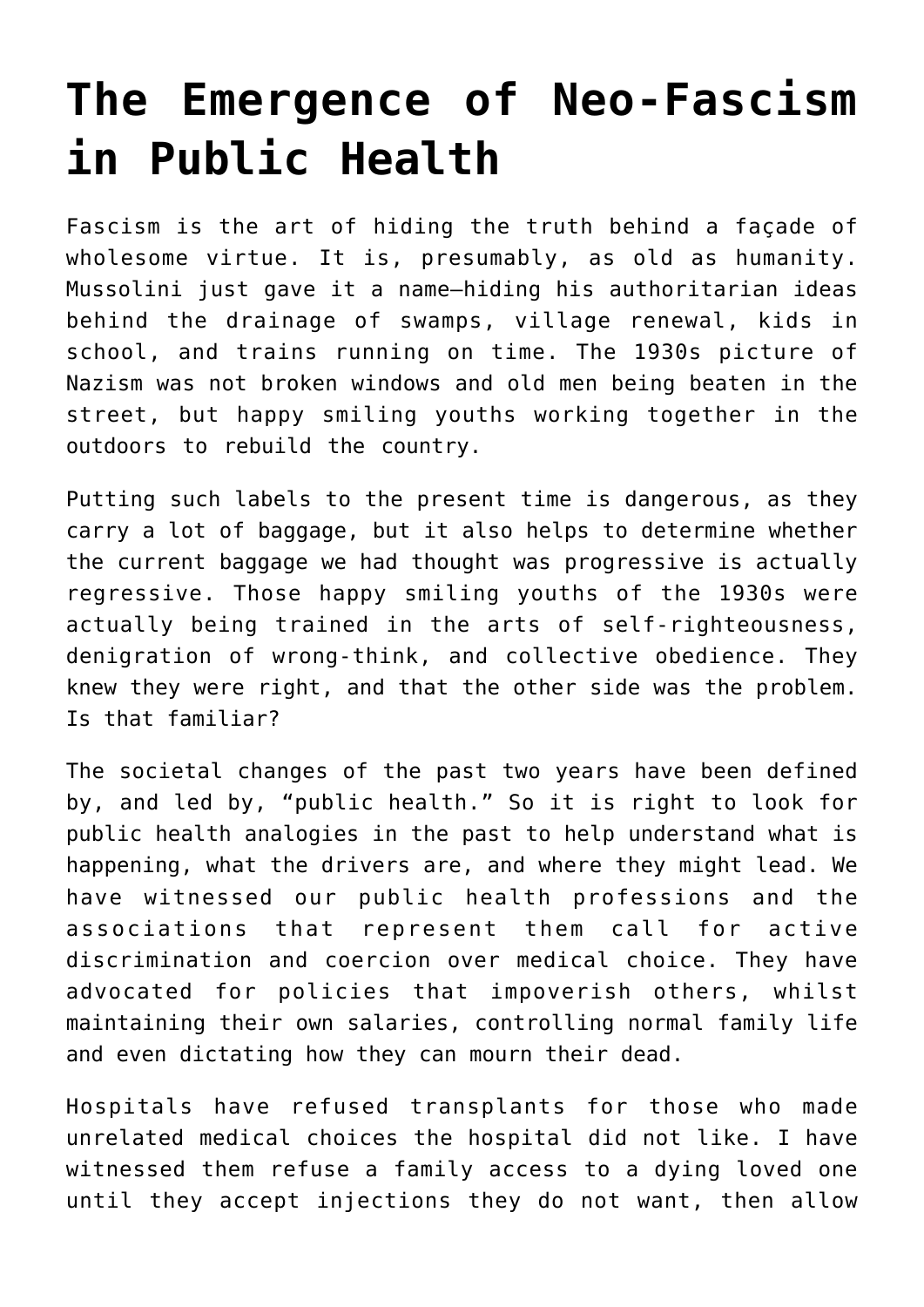immediate access thereby confirming it was not immunity, but compliance, that was sought.

We have all seen prominent health professionals publicly vilify and denigrate colleagues who sought to restate principles on which we were all trained: absence of coercion, informed consent, and non-discrimination. Rather than put people first, a professional colleague informed me in a discussion on evidence and ethics that the role of public health physicians was to implement instructions from the government. Collective obedience.

This has been justified by "the greater good"—an undefined term as no government pushing this narrative has, in two years, released clear cost-benefit data demonstrating that the "good" is greater than the harm. However, the actual tally, though important, is not the point. The "greater good" has become a reason for the public health professions to annul the concept of the primacy of individual rights.

They have decided that discrimination, stigma, and suppression of minorities is acceptable to "protect" a majority. This is what fascism was, and is, about. And those who have promoted slogans such as "pandemic of the unvaccinated," or "no one is safe until all are safe" know the intent, and the potential outcomes, of scapegoating minorities.

They also know, from history, that the fallacious nature of these statements does not impede their impact. Fascism is the enemy of truth, and never its servant.

The point of writing this is to suggest that we call a spade a "spade." That we state things as they are, we tell the truth. Vaccines are a pharmaceutical product with varying benefits and risks, just like trees are wooden things with leaves on. People have rights over their own bodies, not doctors or governments, in any society that considers all people of equal and intrinsic worth.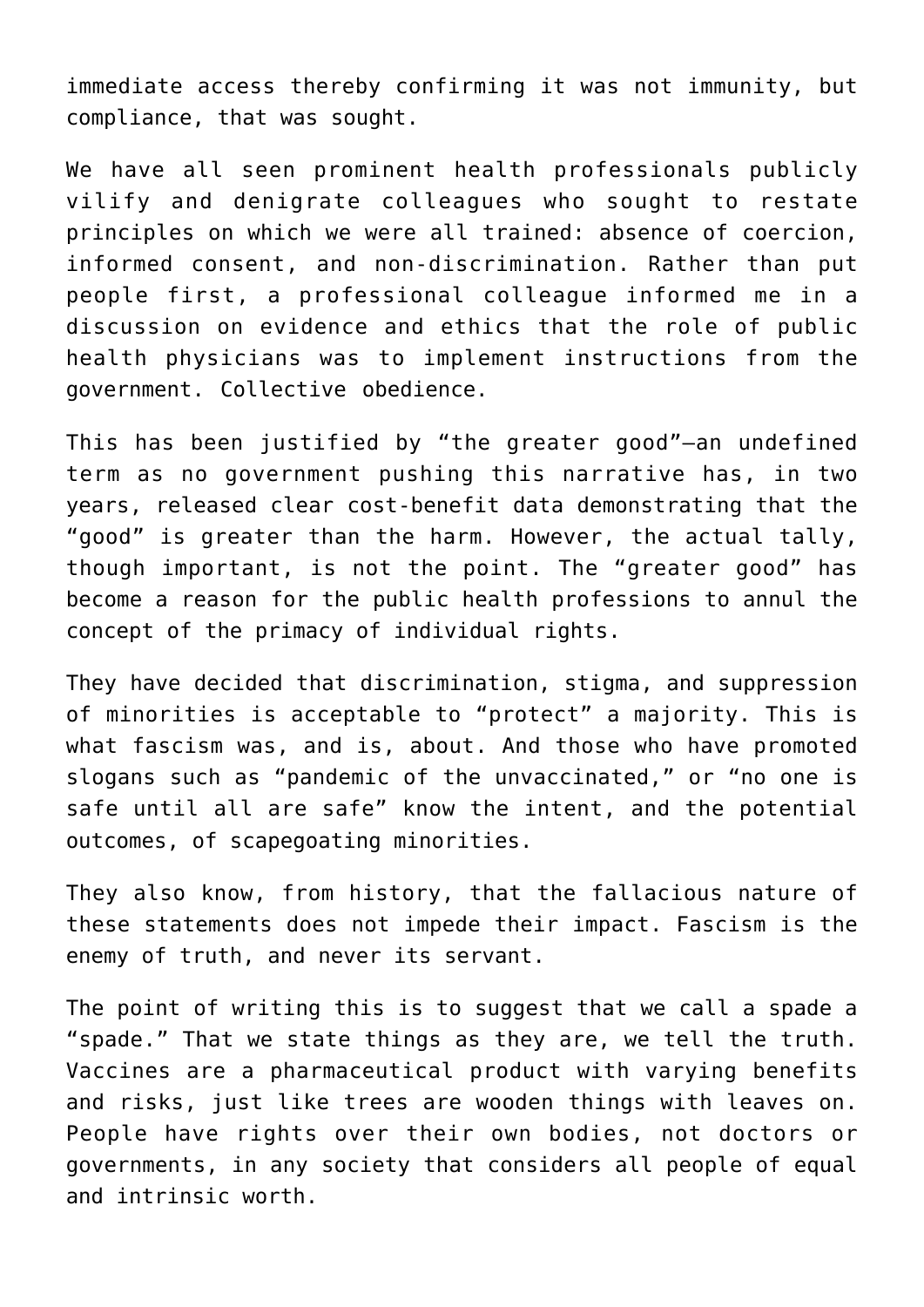Stigmatization, discrimination, and exclusion on the basis of healthcare choices, whether for HIV, cancer, or COVID-19, is wrong. Excluding and vilifying colleagues for differing views on the use of safe medications is arrogant. Denouncing those who refuse to follow orders conflicting with ethics and morals is dangerous.

Blindly following government and corporate dictates simply to comply with the "group" has nothing in common with ethical public health. These all have more in common with the fascist ideologies of the past century than with what was taught in the public health lectures I attended. If that is the society we now wish to develop, we should be up front and state this, not hide behind facades of false virtue such as "vaccine equity" or "all in this together."

Let us not get tied down with political niceties of "left" and "right." The leaders of Europe's two main fascist regimes of the 1930s emerged from the "left." They leaned heavily on public health concepts of "greater good" to weed out the inferior thinkers and non-compliers.

Our current condition calls for introspection, not partisanship. As a profession, we have complied with directives to discriminate, stigmatize, and exclude, whilst blurring requirements for informed consent. We have helped remove basic human rights—to bodily autonomy, education, work, family life, movement, and travel. We have followed the corporate authoritarians, ignoring their conflicts of interest and enriching them whilst our public has become poorer. Public health has failed to put the people in charge, and has become a mouthpiece for a small, wealthy, and powerful minority.

We can continue down this path, and it will probably end up where it did last time, except perhaps without the armies of others to overthrow the monstrosity we supported.

Or we can find humility, remember public health should be a